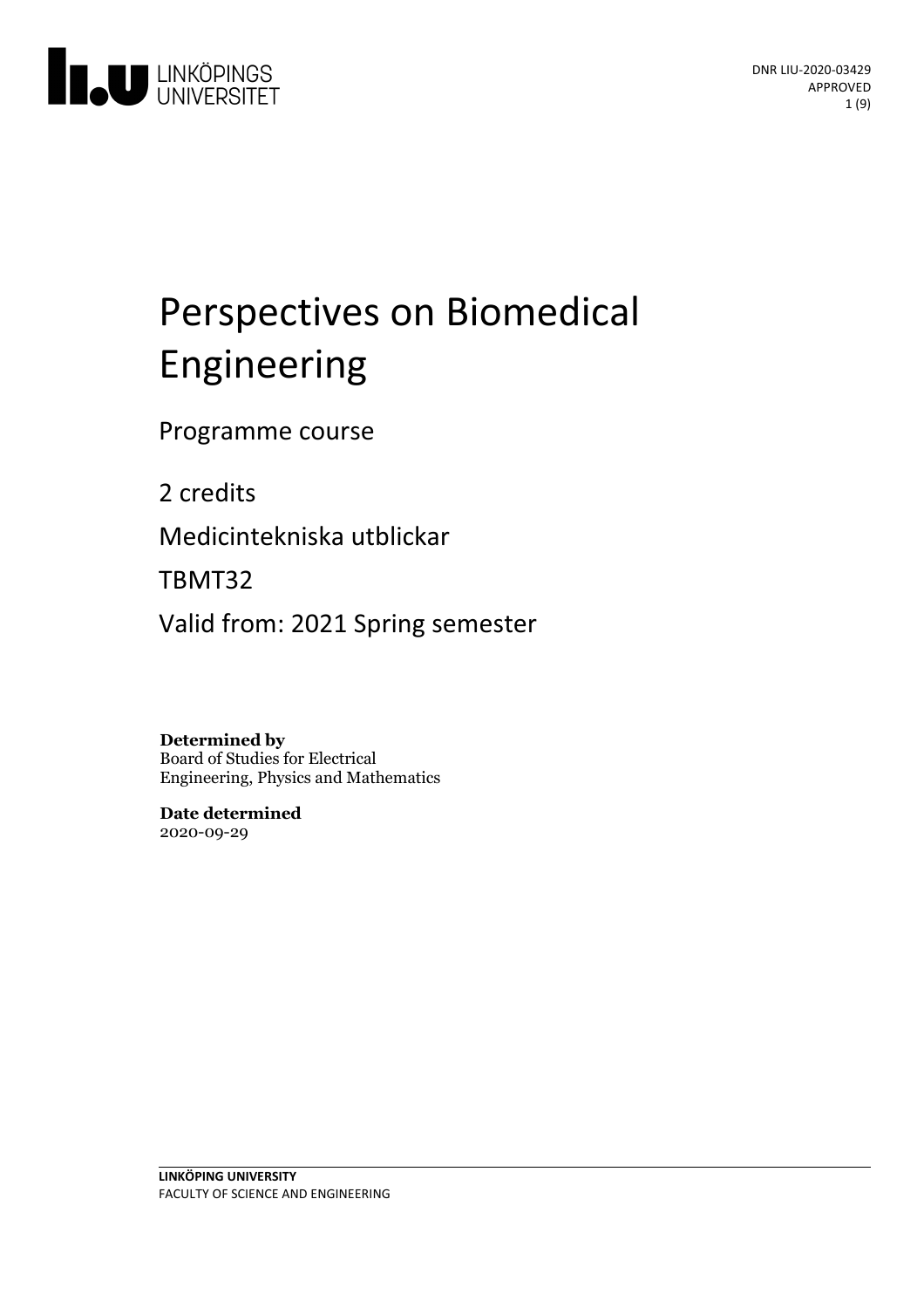# Main field of study

Biomedical Engineering

Course level

First cycle

# Advancement level

 $G_1X$ 

# Course offered for

- Master of Science in Biomedical Engineering
- Master of Science in Applied Physics and Electrical Engineering International
- Master of Science in Applied Physics and Electrical Engineering
- Bachelor of Science in Engineering Electronics
- Computer Science and Engineering, M Sc in Engineering
- Information Technology, M Sc in Engineering

# Specific information

The course is not available for exchange students

# Intended learning outcomes

The aim of the course is to convey a contemporary view of research and development in biomedical engineering and related areas. The course also provides training in written communication. After passing the course the student should be able to:

- describe the biomedical engineering research front line
- portray engineering problems in health care
- discuss, in writing, biomedical engineer research and development

### Course content

The course content is defined by the lectures and the study visit

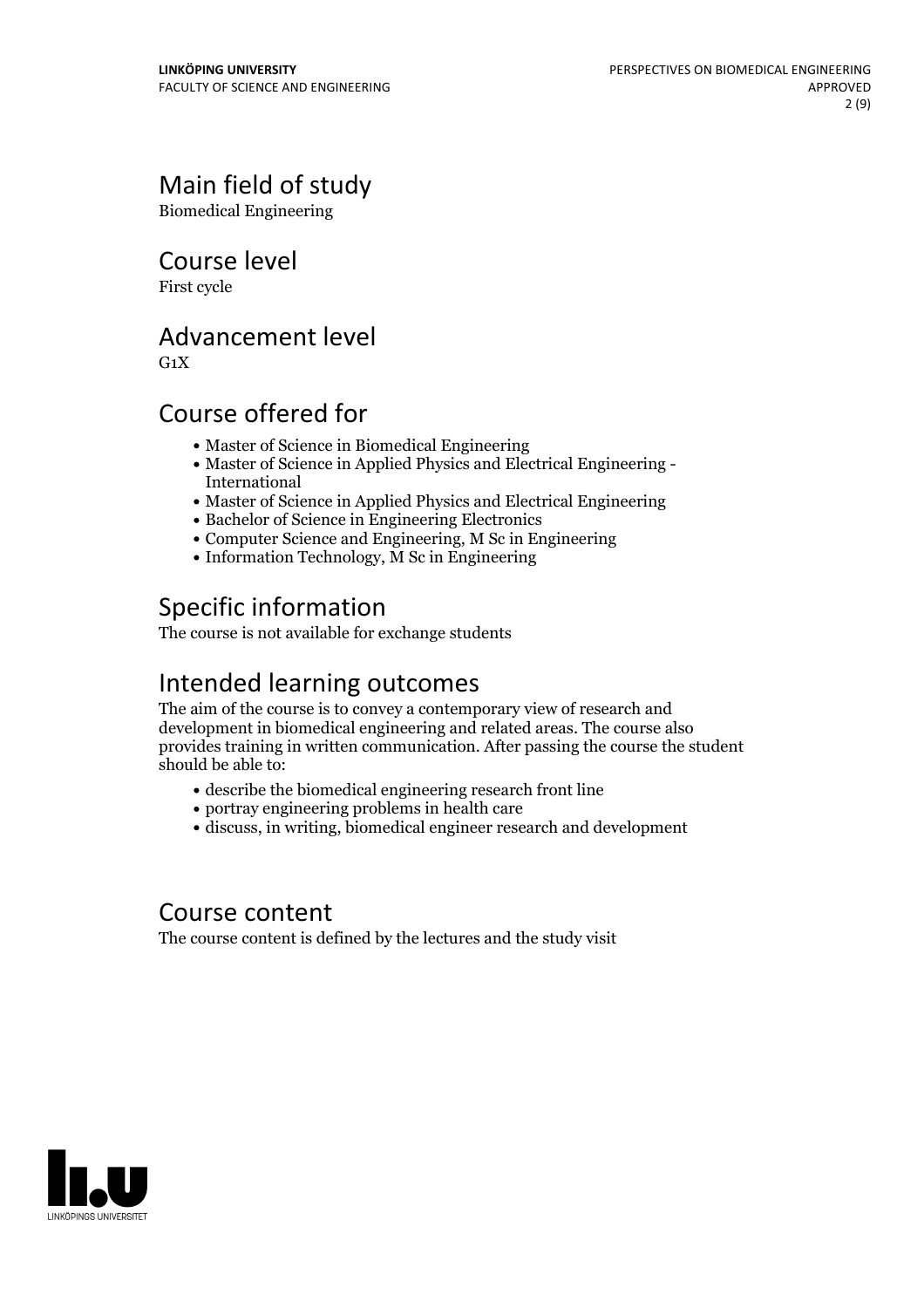# Teaching and working methods

The course includes eight lectures of two hours each, given by researchers at LiU or invited speakers from industry, health care, or authorities. In addition, the course contains a study visit at a biomedical engineering company. The student should also write a short essay based on examples of biomedical engineering in trade press. The essay should be well written and can be written in Swedish or English. The course is scheduled over the entire spring semester.

# Examination

| UPG2 Essay                                                                                             | $\frac{1}{1}$ credits U, G |  |
|--------------------------------------------------------------------------------------------------------|----------------------------|--|
| $\mathrm{UPG3}\xspace^{\mathrm{Active}}$ participation during at least 6 lectures and a study<br>visit | $\frac{1}{1}$ credits U, G |  |

Active participation means that participants should be able to summarize the content. Essays are written individually. Grades are given as'Fail' or 'Pass'.

### Grades

Two grade scale, older version, U, G

# Other information

### **About teaching and examination language**

The teaching language is presented in the Overview tab for each course. The examination language relates to the teaching language as follows:

- If teaching language is Swedish, the course as a whole or in large parts, is taught in Swedish. Please note that although teaching language is Swedish, parts of the course could be given in English. Examination language is Swedish.<br>• If teaching language is Swedish/English, the course as a whole will be
- taught in English if students without prior knowledge of the Swedish language participate. Examination language is Swedish or English
- (depending on teaching language).<br>• If teaching language is English, the course as a whole is taught in English.<br>Examination language is English.

### **Other**

The course is conducted in a manner where both men's and women's

experience and knowledge are made visible and developed. The planning and implementation of <sup>a</sup> course should correspond to the course syllabus. The course evaluation should therefore be conducted with the course syllabus as a starting point.

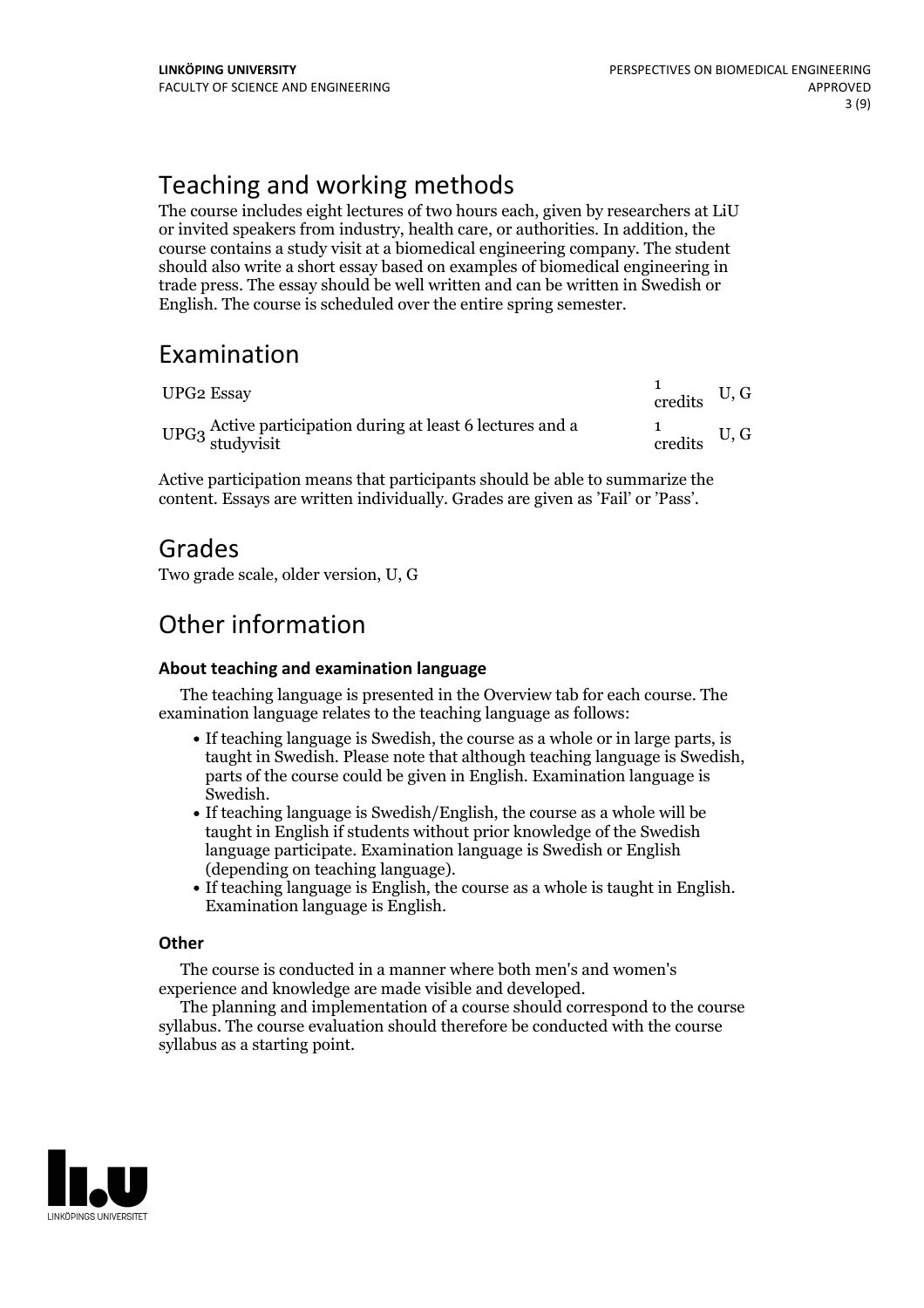## Department

Institutionen för medicinsk teknik

# Director of Studies or equivalent

Marcus Larsson

# Examiner

Håkan Örman

## Education components

Preliminary scheduled hours: 18 h Recommended self-study hours: 35 h

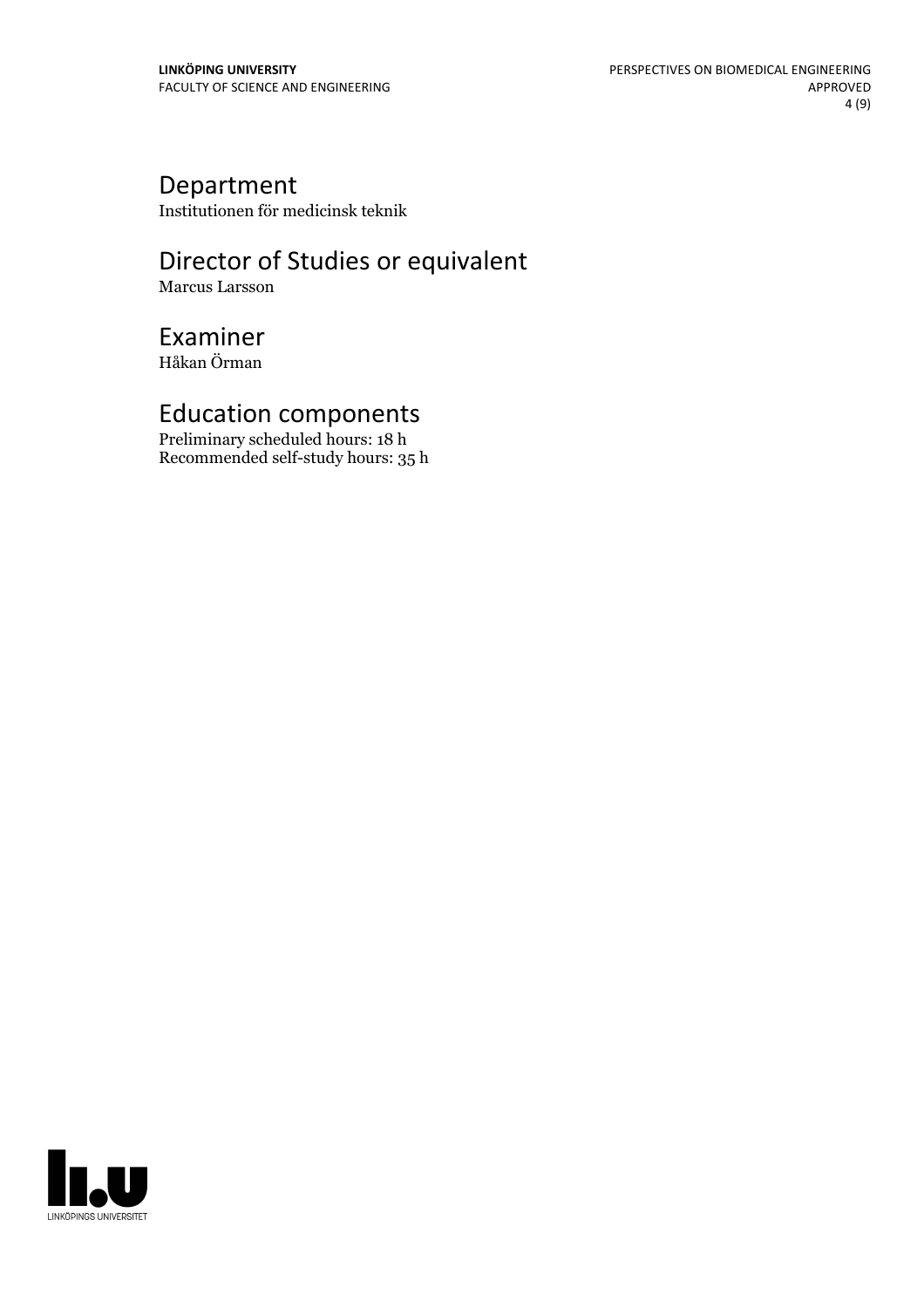# **Common rules**

### **Course syllabus**

A syllabus must be established for each course. The syllabus specifies the aim and contents of the course, and the prior knowledge that a student must have in order to be able to benefit from the course.

### **Timetabling**

Courses are timetabled after a decision has been made for this course concerning its assignment to a timetable module.

### **Interrupting a course**

The vice-chancellor's decision concerning regulations for registration, deregistration and reporting results (Dnr LiU-2015-01241) states that interruptions in study are to be recorded in Ladok. Thus, all students who do not participate in a course for which they have registered must record the interruption, such that the registration on the course can be removed. Deregistration from <sup>a</sup> course is carried outusing <sup>a</sup> web-based form: https://www.lith.liu.se/for-studenter/kurskomplettering?l=en.

### **Cancelled courses**

Courses with few participants (fewer than 10) may be cancelled or organised in a manner that differs from that stated in the course syllabus. The Dean is to deliberate and decide whether a course is to be cancelled or changed from the course syllabus.

### **Guidelines relatingto examinations and examiners**

For details, see Guidelines for education and examination for first-cycle and second-cycle education at Linköping University, Dnr LiU-2019-00920 (http://styrdokument.liu.se/Regelsamling/VisaBeslut/917592).

An examiner must be employed as a teacher at LiU according to the LiU Regulations for Appointments, Dnr LiU-2017-03931 (https://styrdokument.liu.se/Regelsamling/VisaBeslut/622784). For courses in second-cycle, the following teachers can be appointed as examiner: Professor (including Adjunct and Visiting Professor), Associate Professor (including Adjunct), Senior Lecturer (including Adjunct and Visiting Senior Lecturer), Research Fellow, or Postdoc. For courses in first-cycle, Assistant Lecturer (including Adjunct and Visiting Assistant Lecturer) can also be appointed as examiner in addition to those listed for second-cycle courses. In exceptional cases, a Part-time Lecturer can also be appointed as an examiner at both first- and second cycle, see Delegation of authority for the Board of Faculty of Science and Engineering.

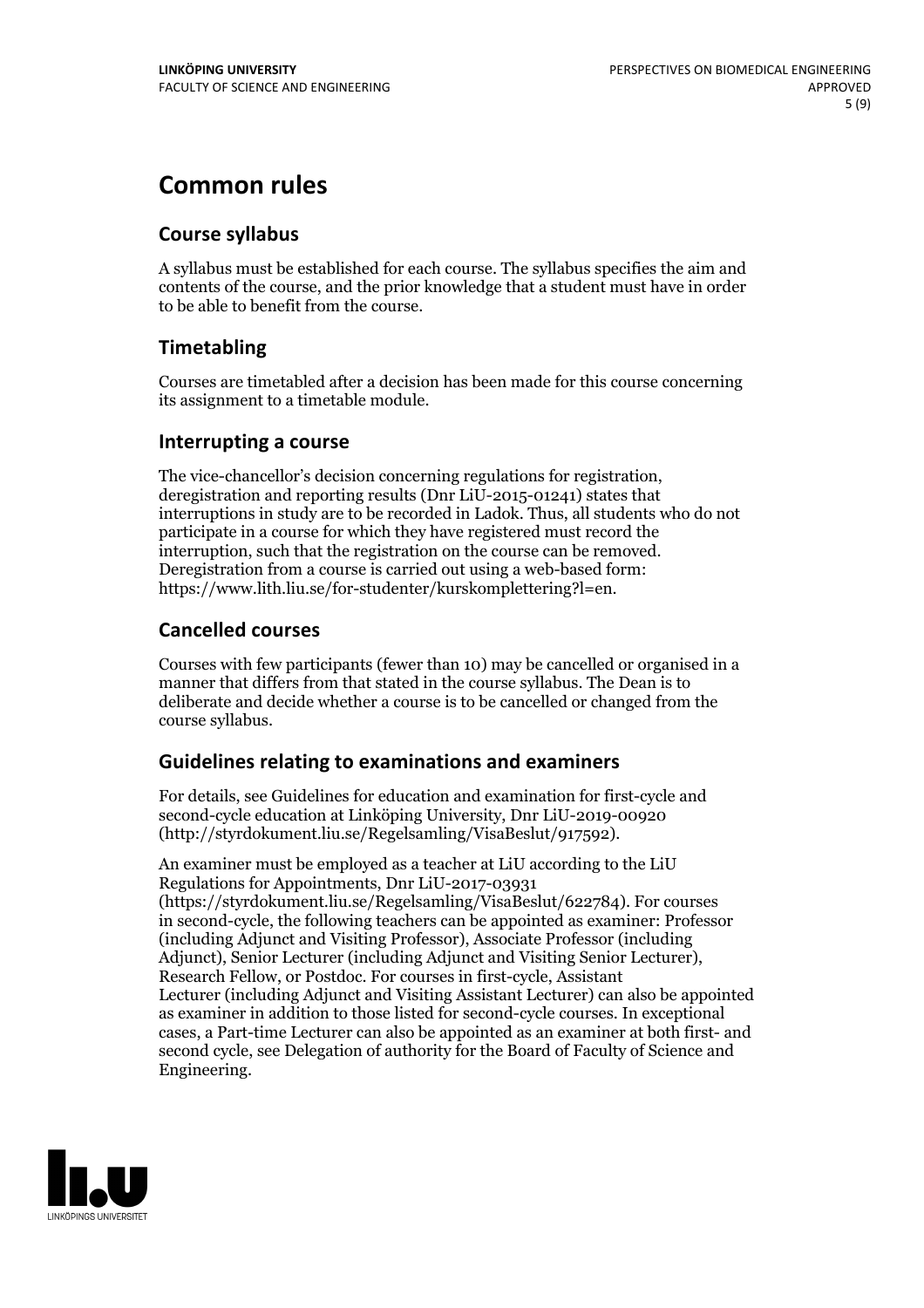### **Forms of examination**

### **Principles for examination**

Written and oral examinations and digital and computer-based examinations are held at least three times a year: once immediately after the end of the course, once in August, and once (usually) in one of the re-examination periods. Examinations held at other times are to follow a decision of the board of studies.

Principles for examination scheduling for courses that follow the study periods:

- courses given in VT1 are examined for the first time in March, with re-examination in June and August
- courses given in VT2 are examined for the first time in May, with re-examination in August and October
- courses given in HT1 are examined for the first time in October, with re-examination in January and August
- courses given in HT2 are examined for the first time in January, with re-examination in March and in August.

The examination schedule is based on the structure of timetable modules, but there may be deviations from this, mainly in the case of courses that are studied and examined for several programmes and in lower grades (i.e. 1 and 2).

Examinations for courses that the board of studies has decided are to be held in alternate years are held three times during the school year in which the course is given according to the principles stated above.

Examinations for courses that are cancelled orrescheduled such that they are not given in one or several years are held three times during the year that immediately follows the course, with examination scheduling that corresponds to the scheduling that was in force before the course was cancelled or rescheduled.

When a course is given for the last time, the regular examination and two re-<br>examinations will be offered. Thereafter, examinations are phased out by offering three examinations during the following academic year at the same times as the examinations in any substitute course. If there is no substitute course, three examinations will be offered during re-examination periods during the following academic year. Other examination times are decided by the board of studies. In all cases above, the examination is also offered one more time during the academic year after the following, unless the board of studies decides otherwise.

If a course is given during several periods of the year (for programmes, or on different occasions for different programmes) the board or boards of studies determine together the scheduling and frequency of re-examination occasions.

### **Retakes of other forms of examination**

Regulations concerning retakes of other forms of examination than written examinations and digital and computer-based examinations are given in the LiU guidelines for examinations and examiners, http://styrdokument.liu.se/Regelsamling/VisaBeslut/917592.

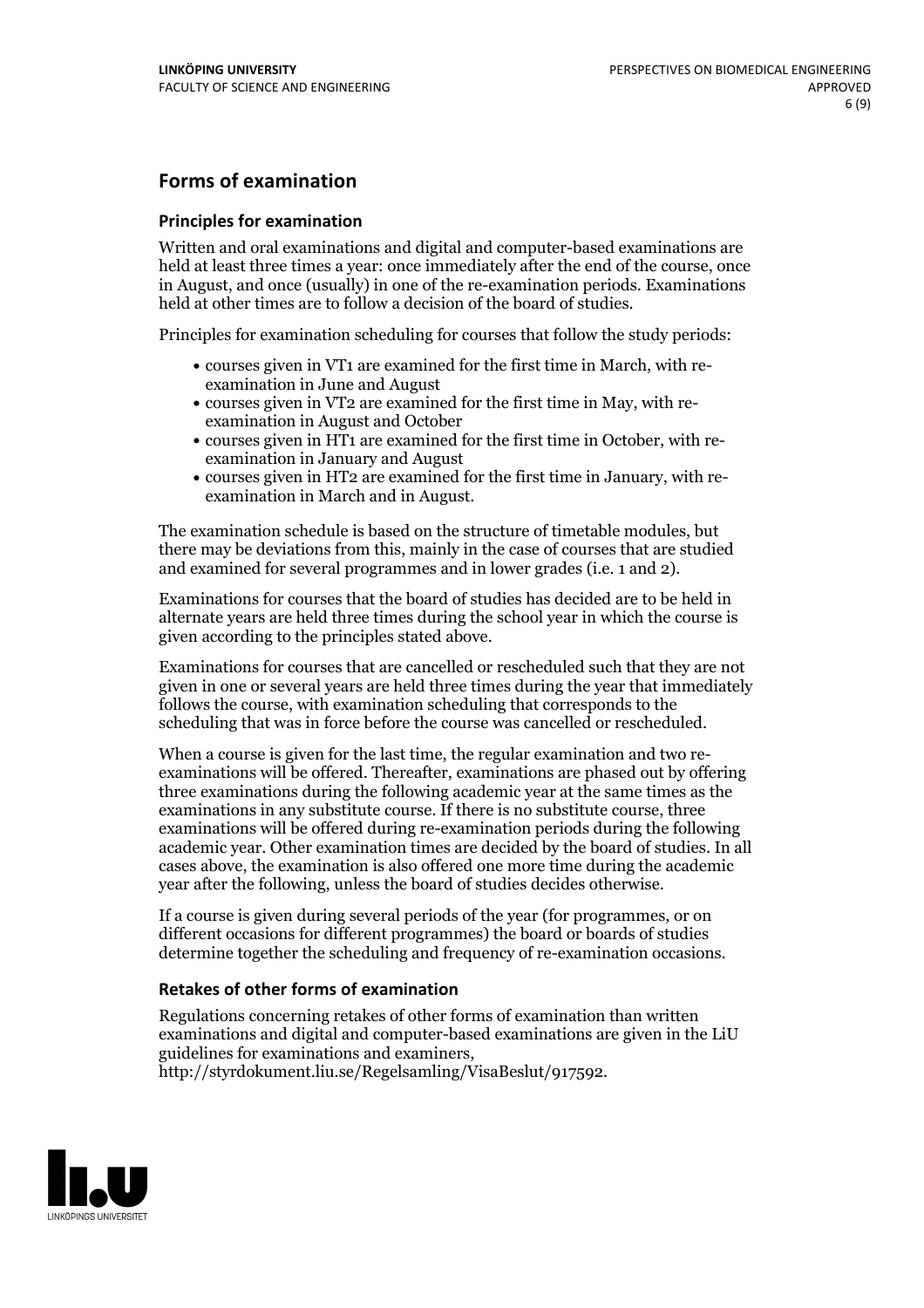### **Registration for examination**

Until January 31 2021, the following applies according to previous guidelines: In order to take an written, digital or computer-based examination student must register in advance at the Student Portal during the registration period, which Candidates are informed of the location of the examination by email, four days in advance. Students who have not registered for an examination run the risk of being refused admittance to the examination, if space is not available.

From February 1 2021, new guidelines applies for registration for written, digital or computer-based examination, Dnr LiU-2020-02033 (https://styrdokument.liu.se/Regelsamling/VisaBeslut/622682).

Symbols used in the examination registration system:

\*\* denotes that the examination is being given for the penultimate time.

\* denotes that the examination is being given for the last time.

### **Code of conduct for students during examinations**

Details are given in a decision in the university's rule book: http://styrdokument.liu.se/Regelsamling/VisaBeslut/622682.

### **Retakes for higher grade**

Students at the Institute of Technology at LiU have the right to retake written examinations and digital and computer-based examinations in an attempt to achieve a higher grade. This is valid for all examination components with code "TEN", "DIT" and "DAT". The same right may not be exercised for other examination components, unless otherwise specified in the course syllabus.

A retake is not possible on courses that are included in an issued degree diploma.

### **Grades**

The grades that are preferably to be used are Fail (U), Pass (3), Pass not without distinction  $(4)$  and Pass with distinction  $(5)$ .

- Grades U, 3, 4, 5 are to be awarded for courses that have written or digital
- examinations.<br>• Grades Fail (U) and Pass (G) may be awarded for courses with a large degree of practical components such as laboratory work, project work and
- $\bullet$  Grades Fail (U) and Pass (G) are to be used for degree projects and other independent work.

### **Examination components**

The following examination components and associated module codes are used at the Faculty of Science and Engineering:

Grades U, 3, 4, 5 are to be awarded for written examinations (TEN) and

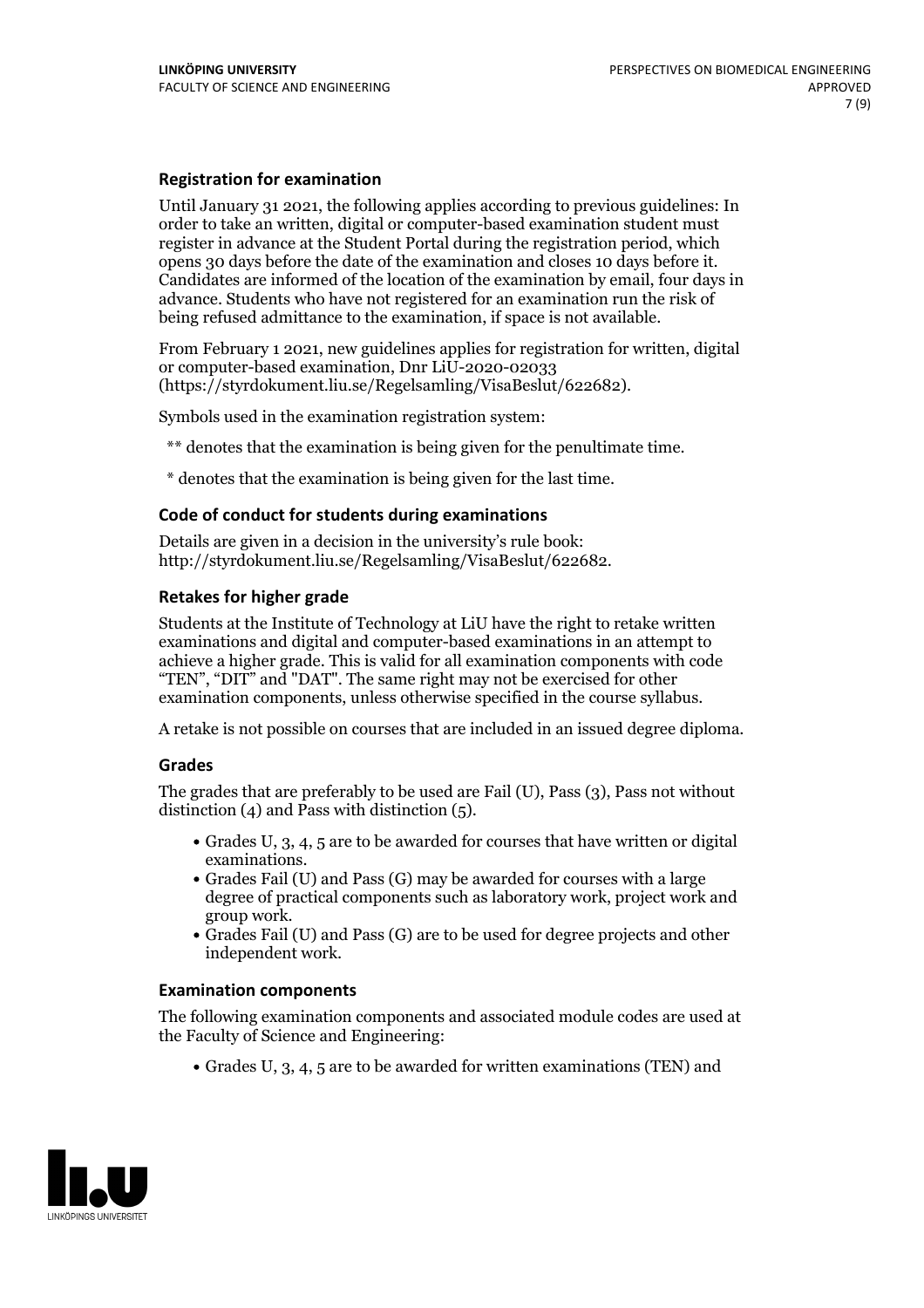- digital examinations (DIT).<br>• Examination components for which the grades Fail (U) and Pass (G) may be awarded are laboratory work (LAB), project work (PRA), preparatory written examination (KTR), digital preparatory written examination (DIK), oral examination (MUN), computer-based examination (DAT), home
- assignment (HEM), and assignment (UPG).<br>• Students receive grades either Fail (U) or Pass (G) for other examination components in which the examination criteria are satisfied principally through active attendance such as tutorial group (BAS) or examination item
- (MOM).<br>• Grades Fail (U) and Pass (G) are to be used for the examination components Opposition (OPPO) and Attendance at thesis presentation (AUSK) (i.e. part of the degree project).

In general, the following applies:

- 
- Mandatory course components must be scored and given <sup>a</sup> module code. Examination components that are not scored, cannot be mandatory. Hence, it is voluntary to participate in these examinations, and the voluntariness must be clearly stated. Additionally, if there are any associated conditions to the examination component, these must be clearly stated as well.<br>• For courses with more than one examination component with grades
- U,3,4,5, it shall be clearly stated how the final grade is weighted.

For mandatory components, the following applies: If special circumstances prevail, and if it is possible with consideration of the nature ofthe compulsory component, the examiner may decide to replace the compulsory component with another equivalent component. (In accordance with the LiU Guidelines for education and examination for first-cycle and second-cycle education at Linköping University, http://styrdokument.liu.se/Regelsamling/VisaBeslut/917592).

For written examinations, the following applies: If the LiU coordinator for students with disabilities has granted a student the right to an adapted examination for a written examination in an examination hall, the student has the right to it. If the coordinator has instead recommended for the student an adapted examination or alternative form of examination, the examiner may grant this if the examiner assesses that it is possible, based on consideration of the course objectives. (In accordance with the LiU Guidelines for education and examination for first-cycle and second-cycle education at Linköping University, http://styrdokument.liu.se/Regelsamling/VisaBeslut/917592).

### **Reporting of examination results**

The examination results for a student are reported at the relevant department.

### **Plagiarism**

For examinations that involve the writing of reports, in cases in which it can be assumed that the student has had access to other sources (such as during project work, writing essays, etc.), the material submitted must be prepared in accordance